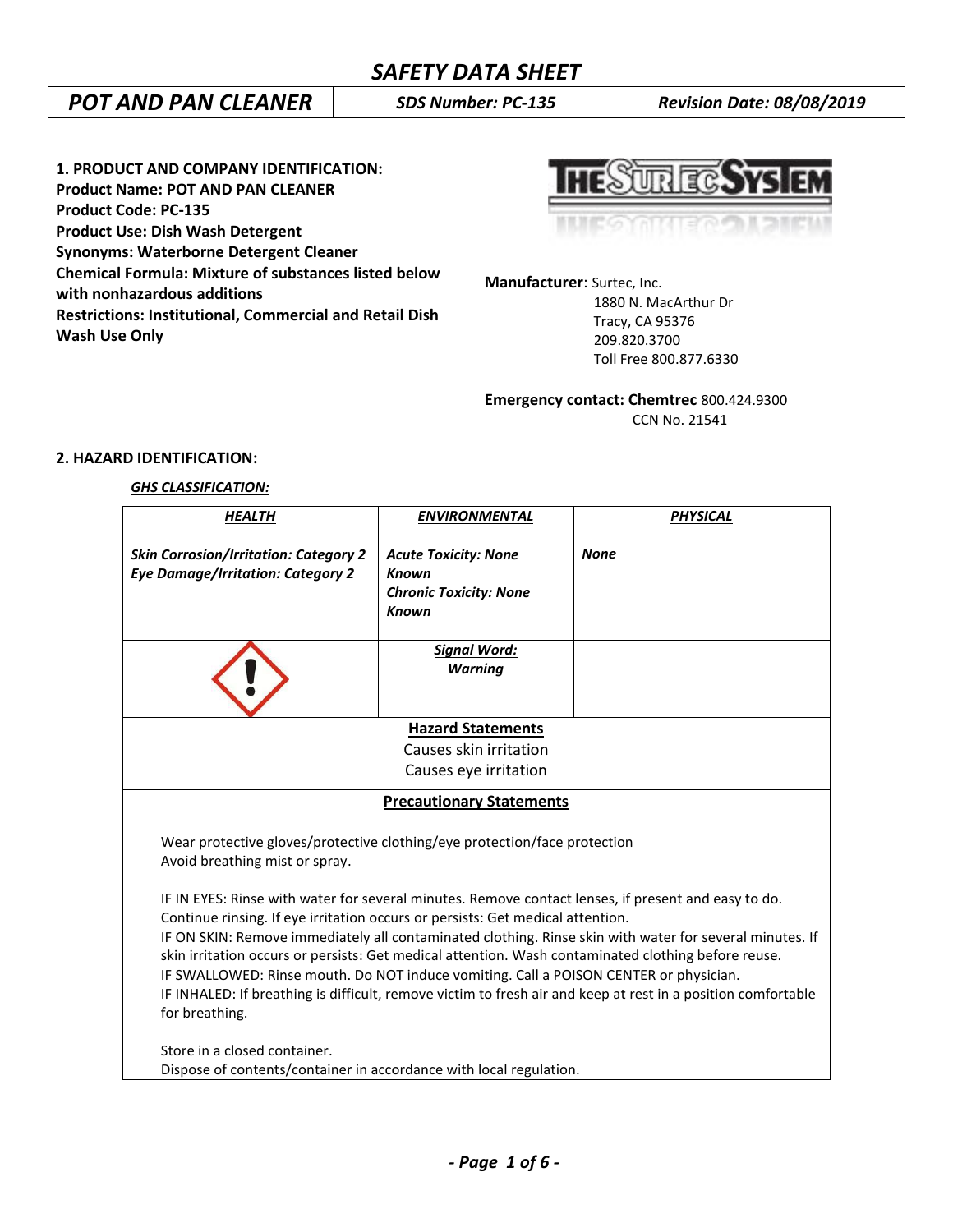## *POT AND PAN CLEANER SDS Number: PC-135 Revision Date: 08/08/2019*

## **3. COMPOSITION/INFORMATION ON INGREDIENTS:**

| <b>INGREDIENT</b>                                                 | CAS NO.    | <b>PERCENT</b> | <b>HAZARDOUS</b> |
|-------------------------------------------------------------------|------------|----------------|------------------|
| BENZENESULFONIC ACID, C10-16-ALKYL                                | 68081-81-2 | 24 - 28%       | YES              |
| DERIVATIVES, SODIUM SALTS                                         |            |                |                  |
| <b>ISOPROPYL ALCOHOL</b>                                          | 67-63-0    | $5 - 7%$       | YES              |
| ETHYL ALCOHOL                                                     | $64-17-5$  | $1 - 3%$       | <b>YES</b>       |
| AMINES, COCO ALKYLDIMETHYL, N-OXIDES                              | 61788-90-7 | $2 - 3%$       | <b>YES</b>       |
| TETRASODIUM ETHYLENEDIAMINE TETRAACETATE                          | 64-02-8    | $0.1 - 0.5%$   | <b>YES</b>       |
|                                                                   |            |                |                  |
| Exact Percentages are being withheld as trade secret information. |            |                |                  |

#### **4. FIRST-AID MEASURES:**

*Eye Contact:* Rinse with water for several minutes. Remove contact lenses, if present and easy to do. Continue rinsing. If eye irritation occurs or persists: get medical attention.

*Skin Contact:* Remove immediately all contaminated clothing Rinse with water for several minutes. If skin irritation occurs or persists: get medical attention. Wash contaminated clothing before reuse.

 *Inhalation:* If breathing is difficult, remove victim to fresh air and keep at rest in a position comfortable for breathing. *Ingestion:* Rinse mouth. Do NOT induce vomiting. Call a POISON CENTER or physician.

#### **5. FIRE-FIGHTING MEASURES:**

*Fire Extinguishing media:* Use water spray dry chemical, carbon dioxide or regular foam. Move containers away from fire area if can be done without risk.

*Hazards during fire-fighting:*

Containers may rupture when exposed to extreme heat.

#### *Protective equipment for fire-fighting:*

Wear NFPA-approved self-contained breathing apparatus, helmet, hood, boots and gloves.

## **6. ACCIDENTAL RELEASE MEASURES:**

#### *Personal precautions:*

Use recommended personal protective clothing and equipment. To prevent slipping, do not walk through spilled material.

#### *Environmental precautions:*

Follow all Federal, State and Local regulations when storing and disposing of substances. Do not allow material to run off of work area, and material should be absorbed, collected and disposed of in accordance with regulations. Keep product from entering storm drains. Consult local and federal guidelines for proper disposal of these materials. *Cleanup:*

*- For small amounts of released material:* Mop or vacuum up then transfer to suitable container for disposal. - *For large amounts of released material:* Dike around spilled material to contain. Spilled material may be mopped or vacuumed up, then transferred to plastic containers for disposal.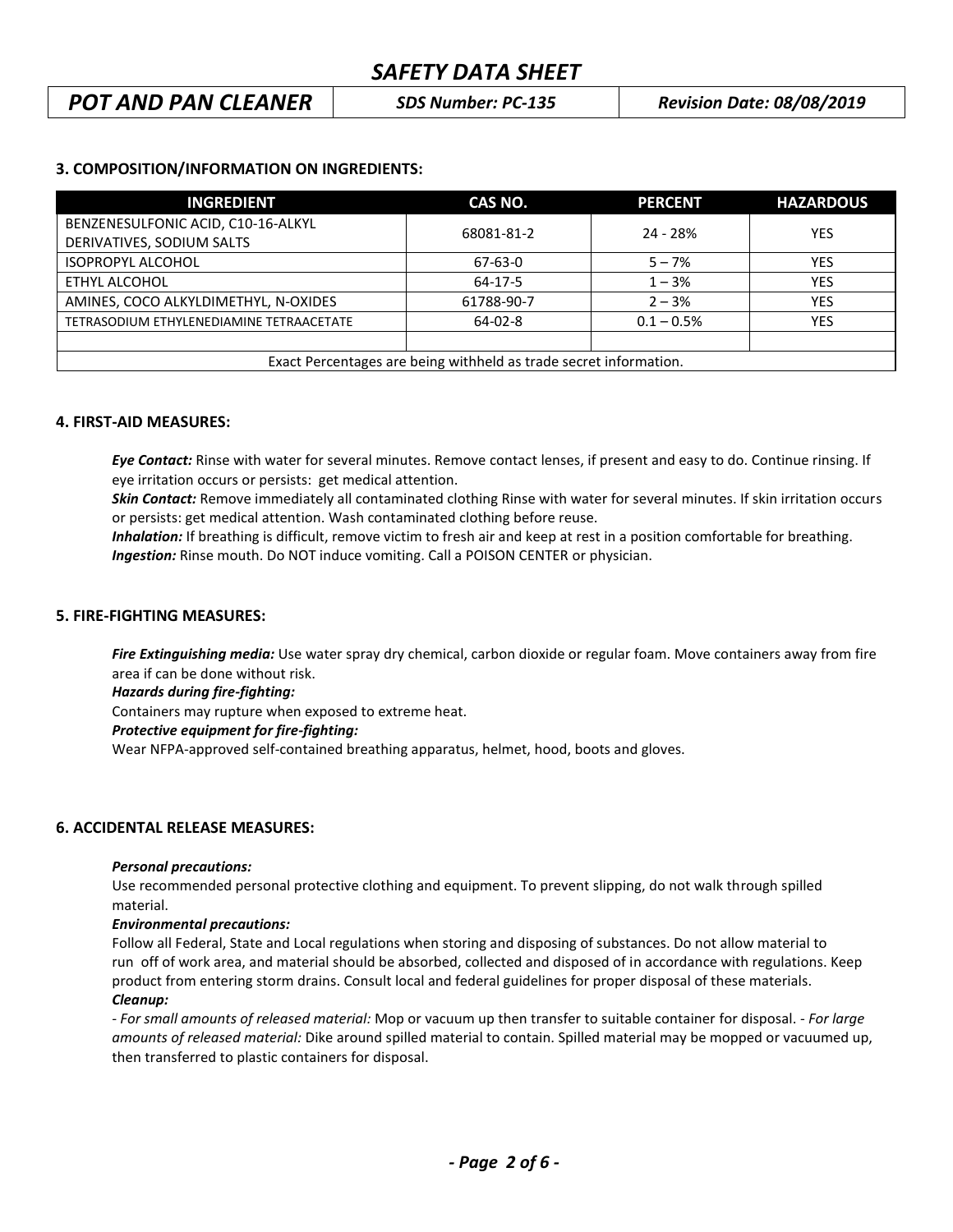# *POT AND PAN CLEANER SDS Number: PC-135 Revision Date: 08/08/2019*

## **7. HANDLING and STORAGE:**

## *Handling:*

**General advice -** No specific measures are necessary provided product and recommended protective clothing/equipment are used correctly. Do not mix with other chemicals. This is a commercial product, not intended for home use. Keep out of reach of children.

#### *Storage:*

**General advice -** Protect against physical damage. Store in tightly closed containers in a cool, well ventilated area. Do not allow product to freeze.

#### *Shelf Life:*

12 months

## **8. EXPOSURE CONTROLS and PERSONAL PROTECTION:**

#### *Advice on system design:*

Provide local exhaust ventilation to control vapors for published exposure limits.

#### *Personal protective equipment (HMIS rating 'B'):*

**Eye protection**: Wear safety glasses with side shields or safety goggles to prevent exposure or full face shield if splash hazard exists.

**Skin protection**: Chemical-resistant gloves. Wear appropriate protective clothing to prevent possible skin contact. **Respiratory protection**: Not normally required. Avoid breathing mists or spray. Use proper NIOSH-OSHA respirator if ventilation is inadequate.

**General safety and hygiene measures**: Exercise stringent hygiene practices to minimize exposure. If contact occurs, wash any body part with soap and water immediately. Wash hands after use, and before eating, drinking or smoking.

#### *Other protective measures:*

Nearby running water on the job site is necessary, should an accident occur.

*Exposure Guidelines:*

None

| Appearance:                 | Clear Blue Liquid                                         | Flash Point:                            | $>200^\circ F$           |
|-----------------------------|-----------------------------------------------------------|-----------------------------------------|--------------------------|
| Odor:                       | Fresh                                                     | <b>Upper/Lower Flammability Limits:</b> | No information available |
| pH value:                   | 7.5+/- 0.5 (Concentrate)                                  | Relative Density (water):               | 1.01                     |
|                             | 7.0 +/- 0.5 (Use dilution                                 | Auto-Ignition Temperature:              | No information available |
|                             | 1:128                                                     | Decomposition temperature:              | No information available |
| Specific gravity:           | $1.01$ (H2O = 1)                                          | <b>Partition Coefficient</b>            | No information available |
| Solidification temperature: | No information available                                  | Odor Threshold                          | No information available |
| Freezing/Melting point:     | 32 °F (0 °C)                                              | Viscosity:                              | 130 cps.                 |
| Boiling point:              | 212°F (100 °C)                                            | <b>Partition Coefficient</b>            | No information available |
| Vapor density:              | No information available                                  | Solubility in water:                    | 100%                     |
| Vapor pressure:             | No information available                                  |                                         |                          |
| <b>Evaporation Rate:</b>    | No information available                                  |                                         |                          |
| Regulatory VOC:             | <8.7 % by weight (concentrate)                            |                                         |                          |
|                             | <0.1 % by weight (at routine use concentration $-1:128$ ) |                                         |                          |

## **9. PHYSICAL and CHEMICAL PROPERTIES:**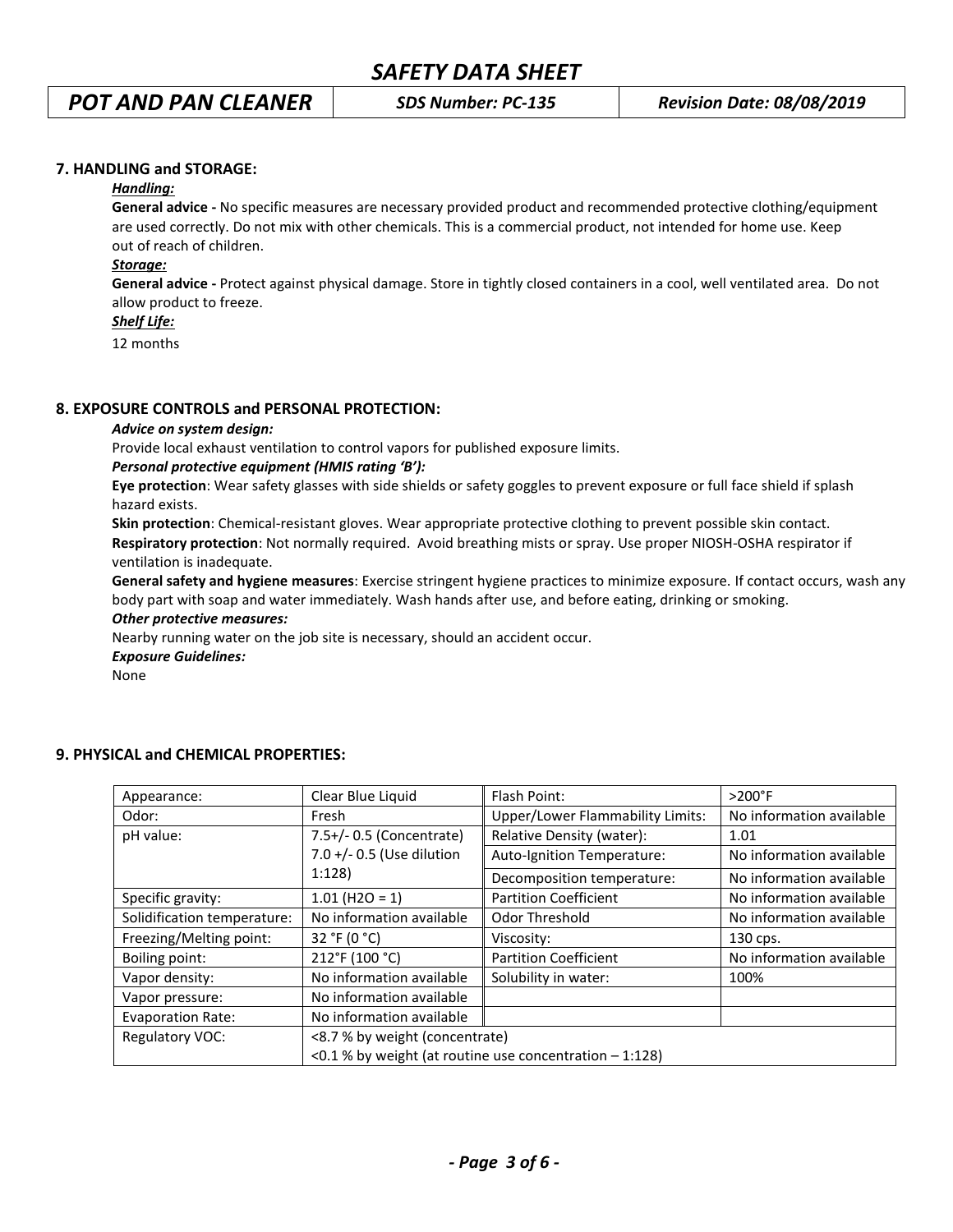# *POT AND PAN CLEANER SDS Number: PC-135 Revision Date: 08/08/2019*

### **10. STABILITY and REACTIVITY:**

*Conditions to avoid:* Freezing. Excessive heat or flame. *Substances to avoid:* Strong oxidizing agents, acids and bases. *Hazardous reactions:* Product is chemically stable under normal conditions of use and storage. *Decomposition or By-products:* In fire conditions: carbon monoxide (CO), carbon dioxide (CO2) and oxides of sulfur.

## **11. TOXICOLOGY INFORMATION:**

#### *Acute Toxicity (Symptoms):*

**Oral:** Ingestion may cause nausea, vomiting, and diarrhea. **Eye irritation:** Irritation, redness and tearing. **Skin irritation:** Irritation and redness. **Inhalation:** Irritation to the respiratory tract, headache and dizziness. **Sensitization:** Skin: N/A. Respiratory: N/A

#### *Chronic Toxicity:*

**Other information:** No carcinogenic substances as defined by IARC, NTP and/or OSHA.

#### **12. ECOLOGICAL INFORMATION:**

*Biodegradation:* Test method: Unspecified Analysis method: Unspecified Degree of elimination: Not Established

#### *Environmental toxicity:*

Acute and prolonged toxicity to fish: Not Established Toxicity to microorganisms: Not Established Other ecotoxicological advice: Not Established

### **13. DISPOSAL CONSIDERATIONS:**

*Waste disposal of substance:* Dispose of in accordance with all Federal, State and Local regulations when storing and disposing of substances. It is the waste generator's responsibility to determine if a particular waste is hazardous under RCRA (EPA regulations for hazardous waste).

*Container disposal:* Dispose of in a licensed facility in accordance with local regulations.

*RCRA:*

Unspecified.

#### **14. TRANSPORTATION INFORMATION:**

**DOT: Proper Shipping Name:** COMPOUND CLEANING LIQUID (NON-HAZARDOUS)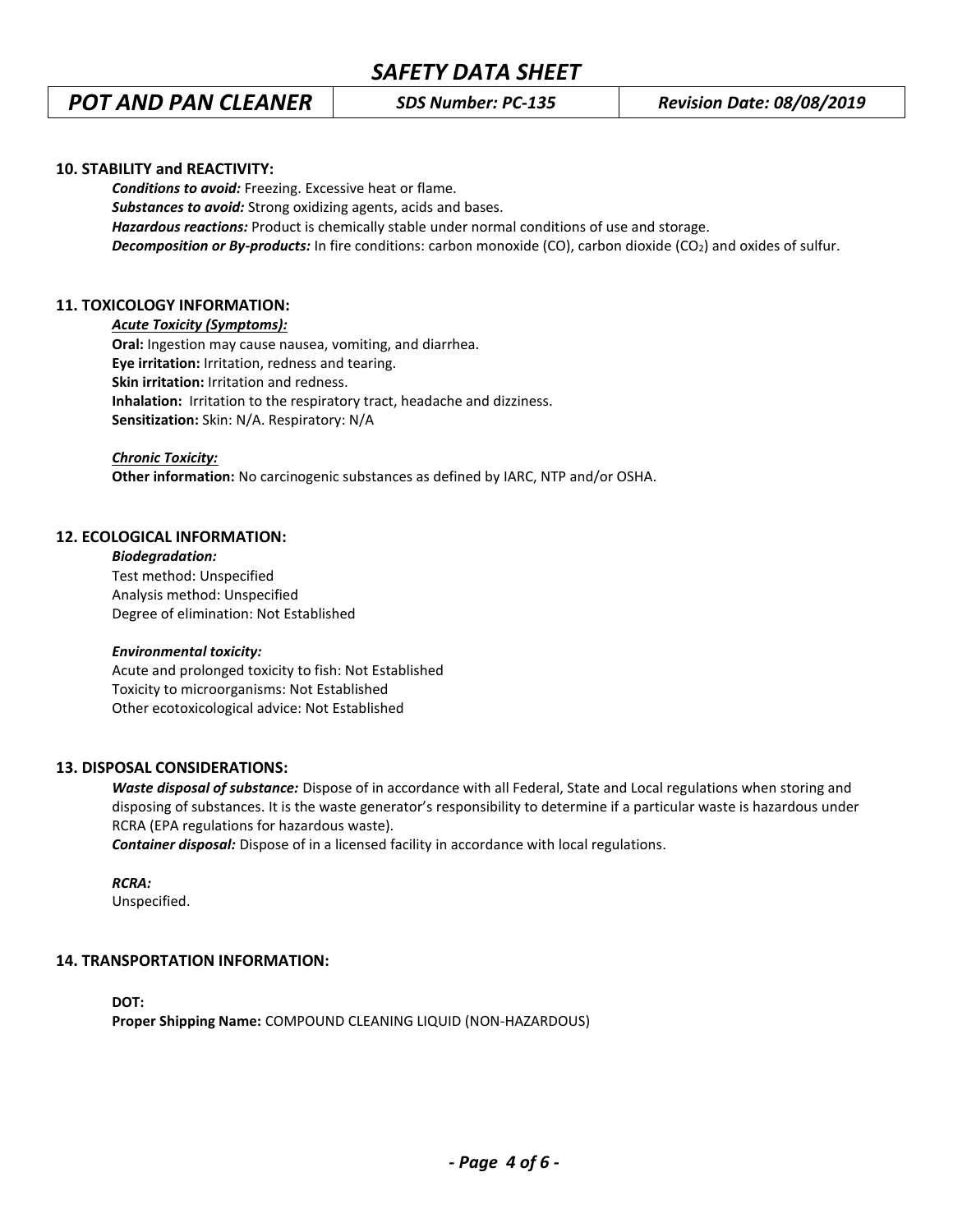*POT AND PAN CLEANER SDS Number: PC-135 Revision Date: 08/08/2019*

| <b>15. REGULATORY INFORMATION:</b>                                                                   |                                      |                   |                           |
|------------------------------------------------------------------------------------------------------|--------------------------------------|-------------------|---------------------------|
| <b>Federal Regulations:</b>                                                                          |                                      |                   |                           |
| <b>Registration status:</b>                                                                          |                                      |                   |                           |
| TSCA, US:                                                                                            | All components are listed or exempt. |                   |                           |
| SARA hazard category (EPCRA 311/312):                                                                | Acute health hazard                  |                   |                           |
| <b>SARA TITLE III, SECTION 313:</b>                                                                  |                                      |                   |                           |
| CAS Number:                                                                                          | <b>Chemical Name:</b>                |                   |                           |
| None                                                                                                 |                                      |                   |                           |
| <b>State Regulations:</b>                                                                            |                                      |                   |                           |
| Chemicals known to the State of California to cause cancer, birth defects or other reproductive harm |                                      |                   |                           |
| CAS Number:                                                                                          | <b>Chemical Name:</b>                |                   |                           |
| $64-17-5$<br><b>Ethyl Alcohol</b>                                                                    |                                      |                   |                           |
| CA Cleaning Product Right To Know Act of 2017: Ingredient Disclosure                                 |                                      |                   |                           |
| <b>INGREDIENT</b>                                                                                    |                                      | <b>CAS NUMBER</b> | <b>FUNCTION</b>           |
| BENZENESULFONIC ACID, C10-16-ALKYL DERIVATIVES, SODIUM SALTS                                         |                                      | 68081-81-2        | <b>DETERGENT</b>          |
| SODIUM LAURYL ETHER SULFATE                                                                          |                                      | 68891-38-3        | <b>DETERGENT</b>          |
| <b>ISOPROPYL ALCOHOL</b>                                                                             |                                      | $67 - 63 - 0$     | <b>SOLVENT</b>            |
| AMINES, COCO ALKYLDIMETHYL, N-OXIDES                                                                 |                                      | 61788-90-7        | <b>DETERGENT</b>          |
| SODIUM HYDROXIDE                                                                                     |                                      | 1310-73-2         | <b>PH BUFFER</b>          |
| <b>TRIETHANOLAMINE</b>                                                                               |                                      | $102 - 71 - 6$    | PH BUFFER                 |
| TETRASODIUM SALT OF ETHYLENEDIAMINETETRACCETIC ACID                                                  |                                      | $64 - 02 - 8$     | CHELANT                   |
| SODIUM HYDROXYACETATE                                                                                |                                      | 2836-32-0         | CHELANT                   |
| SODIUM HYDROXIDE                                                                                     |                                      | 1310-73-2         | NONFUNCTIONAL CONSTITUENT |
| ETHYL ALCOHOL                                                                                        |                                      | $64 - 17 - 5$     | <b>SOLVENT</b>            |
| <b>ACID BLUE 9</b>                                                                                   |                                      | 3844-45-9         | COLORANT                  |
| <b>FRAGRANCE CONSTITUENTS</b>                                                                        |                                      |                   |                           |
| <b>CAMPHOR GUM</b>                                                                                   |                                      | $76 - 22 - 2$     |                           |
| PIN-2(10)-EN                                                                                         |                                      | 127-91-3          |                           |
| ALPHA-PINENE                                                                                         |                                      | 80-56-8           |                           |
| <b>CITRAL</b>                                                                                        |                                      | 5392-40-5         |                           |

## **16. OTHER INFORMATION:**

| <b>NFPA Rating:</b>     |                                                                                         |                    |                      |
|-------------------------|-----------------------------------------------------------------------------------------|--------------------|----------------------|
| Health: 1               | Fire: 0                                                                                 | Reactivity: 0      | Special Hazard: none |
| <b>HMIS III Rating:</b> |                                                                                         |                    |                      |
| Health: 1               | Flammability: 0                                                                         | Physical Hazard: 0 |                      |
|                         | Personal Protection: B (safety glasses with side shields and chemical-resistant gloves) |                    |                      |

*Both NFPA and HMIS III rating systems use a numbering scale that ranges from 0 to 4 to indicate the degree of hazard. A value of zero means the substance possesses no hazard while a value of four indicates high hazard.*